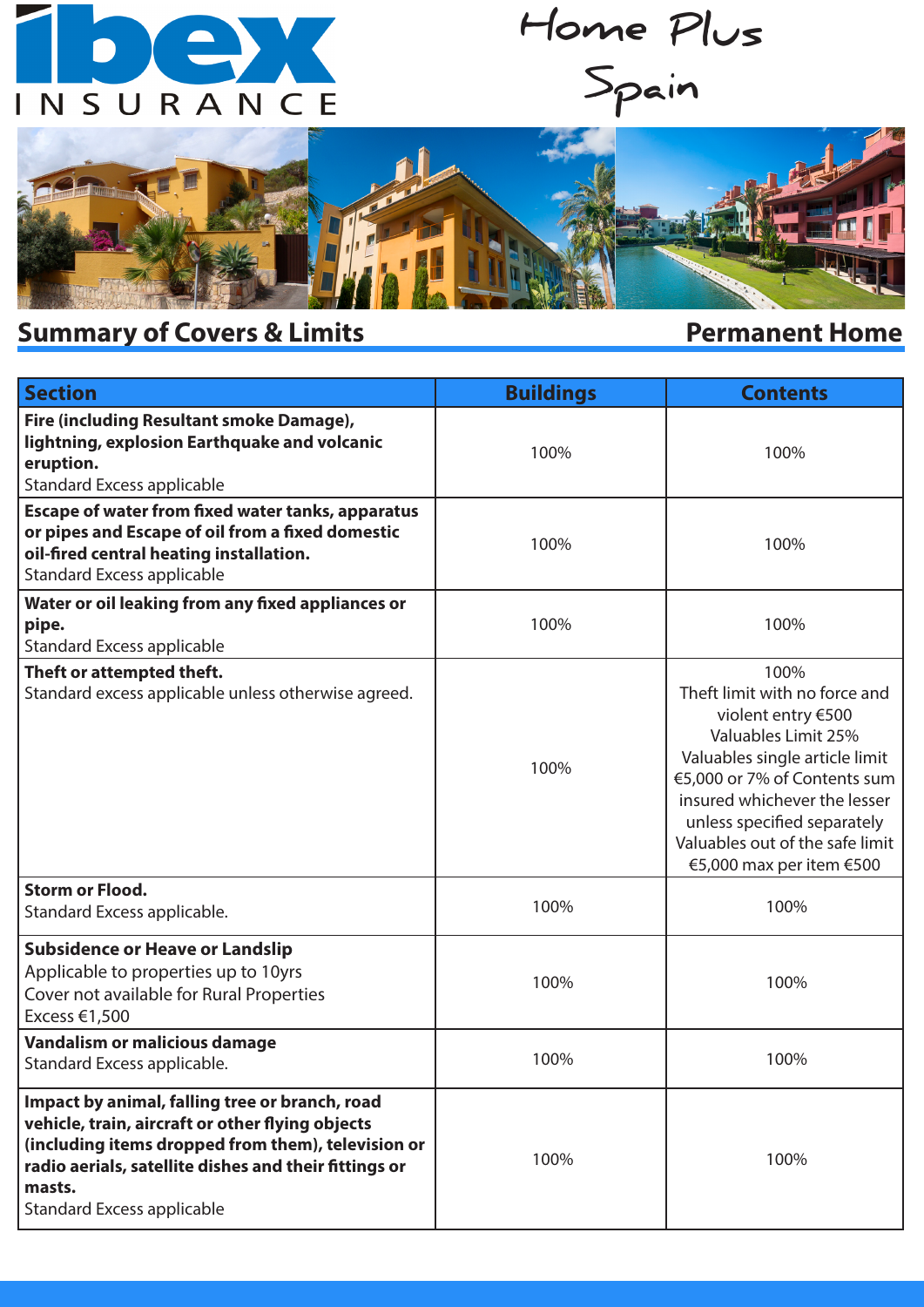

**Home Plus Spain**

## **Summary of Covers & Limits**

| <b>Section</b>                                                                                                                                            | <b>Buildings</b>                                                   | <b>Contents</b>                                                                                              |
|-----------------------------------------------------------------------------------------------------------------------------------------------------------|--------------------------------------------------------------------|--------------------------------------------------------------------------------------------------------------|
| <b>Accidental damage to fixed glass sanitary fittings</b><br>and ceramic tops forming part of the Buildings.<br><b>Standard Excess applicable</b>         | 100%                                                               | N/A                                                                                                          |
| Accidental damage to cables, underground pipes<br>and drains (and their inspection covers), septic<br>tanks.                                              | Up to 20%                                                          | N/A                                                                                                          |
| Clearing a blockage between the main sewer and<br>Home.<br><b>Standard Excess applicable</b>                                                              | €1,000                                                             |                                                                                                              |
| <b>Accidental Damage to Mirrors and glass or ceramic</b><br>tops forming part of furniture.<br><b>Standard Excess applicable</b>                          | N/A                                                                | 100%                                                                                                         |
| <b>Accidental damage to home entertainment</b><br>equipment (portable items excluded).<br><b>Standard Excess applicable</b>                               | N/A                                                                | 100%                                                                                                         |
| <b>Emergency Access.</b><br><b>Standard Excess applicable</b>                                                                                             | Maximum limit €3000<br><b>Buildings and contents</b>               |                                                                                                              |
| <b>Expenses.</b><br><b>Standard Excess applicable</b>                                                                                                     | 100%                                                               | N/A                                                                                                          |
| <b>Alternative Accommodation.</b><br><b>Standard Excess applicable</b>                                                                                    | 20%<br>Whichever the greater of the<br><b>Building or Contents</b> |                                                                                                              |
| Theft of Keys.<br><b>Standard Excess applicable</b>                                                                                                       | €750                                                               |                                                                                                              |
| <b>Garden Restoration.</b><br><b>Standard Excess applicable</b>                                                                                           | Re-landscaping €4,000<br>Trees €1,000<br>Max per tree €400         | N/A                                                                                                          |
| <b>Trace and Access.</b><br><b>Standard Excess applicable</b>                                                                                             | €3,000                                                             | N/A                                                                                                          |
| <b>Electrical Power Surge.</b><br>Loss or damage to goods or apparatus<br>more than five (5) years old are excluded.<br><b>Standard Excess applicable</b> | €3,500                                                             | 5%                                                                                                           |
| <b>Outdoor Contents.</b><br><b>Standard Excess applicable</b>                                                                                             |                                                                    | Contents up to €49,999<br>$=$ max limit of $\epsilon$ 5,000<br>and €1,000 per item                           |
|                                                                                                                                                           | N/A                                                                | Contents of €50,000 and<br>above = max limit of $€10,000$<br>and €1,000 per item                             |
|                                                                                                                                                           |                                                                    | Contents of €50,000 and<br>above - optional to increase<br>up to max limit of €20,000<br>and €1,000 per item |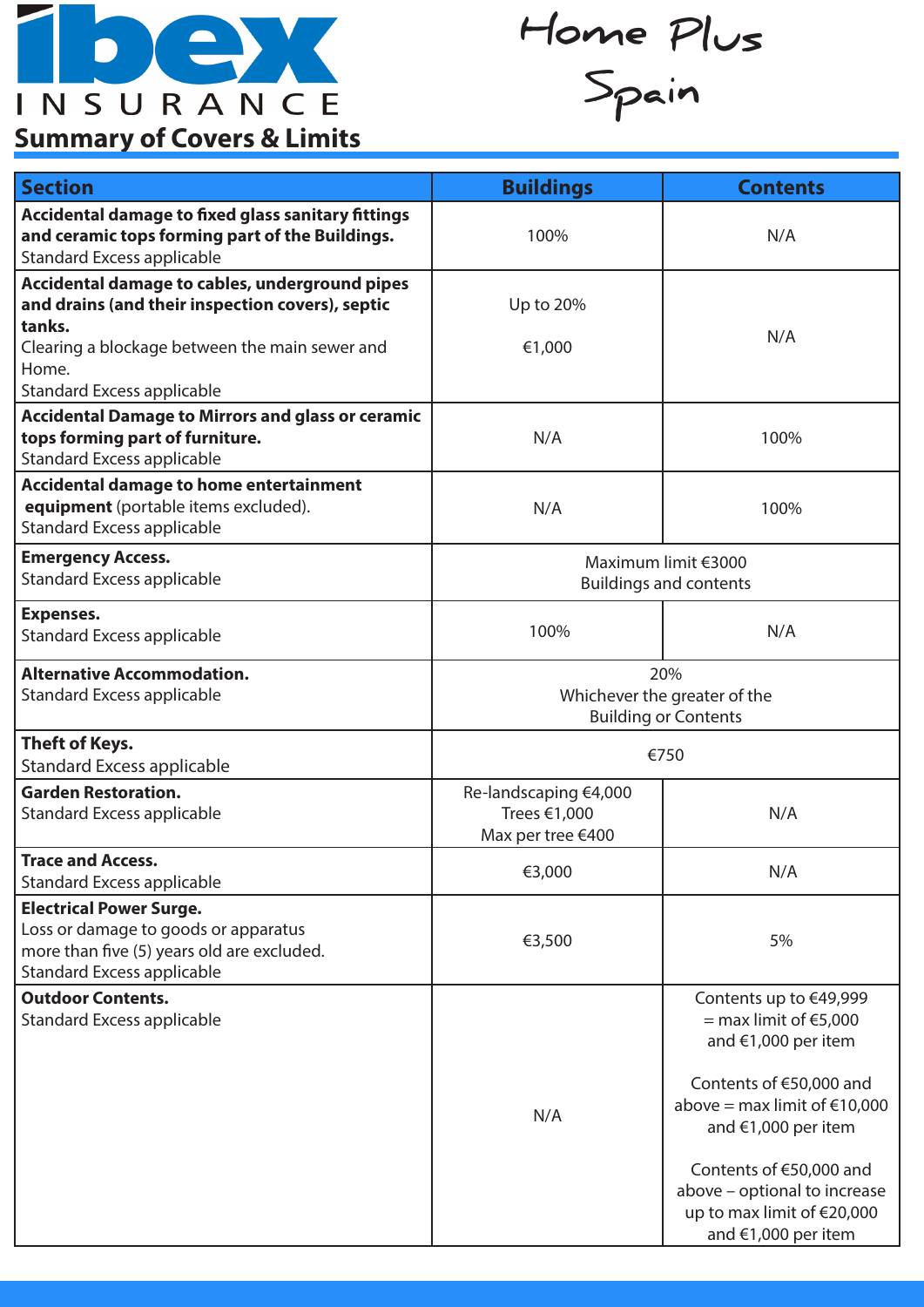

**Home Plus Spain**

## **Summary of Covers & Limits**

| <b>Section</b>                                                                                    | <b>Buildings</b>                        | <b>Contents</b>                                |  |
|---------------------------------------------------------------------------------------------------|-----------------------------------------|------------------------------------------------|--|
| Plants in the garden.<br><b>Standard Excess applicable</b>                                        | N/A                                     | Max limit €1,000<br>€250 any one hedge or tree |  |
| <b>Metered Water and loss of heating fuel.</b><br><b>Standard Excess applicable</b>               | N/A                                     | €500                                           |  |
| <b>Christmas increase and Wedding gifts.</b><br><b>Standard Excess applicable</b>                 | N/A                                     | 10%                                            |  |
| <b>Frozen Food.</b><br><b>Standard Excess applicable</b>                                          | N/A                                     | €1,000                                         |  |
| <b>Title Deeds.</b><br><b>Standard Excess applicable</b>                                          | N/A                                     | €750                                           |  |
| <b>Tenants Cover.</b><br><b>Standard Excess applicable</b>                                        | N/A                                     | 10%                                            |  |
| <b>Money and Credit Cards.</b><br><b>Standard Excess applicable</b>                               | N/A                                     | €500                                           |  |
| <b>Visitors Personal Possessions.</b><br><b>Standard Excess applicable</b>                        | N/A                                     | €500 per visitor                               |  |
| <b>Downloaded information.</b><br><b>Standard Excess applicable</b>                               | N/A                                     | €1,000                                         |  |
| <b>Temporary Removal.</b><br><b>Standard Excess applicable</b>                                    | N/A                                     | 15%                                            |  |
| <b>Legal Liability to Public.</b><br><b>Standard Excess applicable</b>                            | €2,000,000                              |                                                |  |
| <b>Liability to Domestic employees.</b><br><b>Standard Excess applicable</b>                      | N/A                                     | €200,000                                       |  |
| <b>OPTIONAL COVERS</b>                                                                            |                                         |                                                |  |
| All risks - Unspecified Personal Possessions.<br><b>Standard Excess Applicable</b>                | Max Limit €5,000<br>Max per item €1,500 |                                                |  |
| All risks - Specified Personal Possessions.<br>Standard Excess Applicable unless otherwise agreed | Up to the total sum insured             |                                                |  |
| All Risks - Money and Credit Cards.<br><b>Standard Excess Applicable</b>                          | €750                                    |                                                |  |
| <b>All Risks Pedal Cycles.</b><br>Standard Excess Applicable unless otherwise agreed              | 100%                                    |                                                |  |
| <b>All Risks Golfers.</b><br><b>Standard Excess Applicable</b>                                    | 100%                                    |                                                |  |
| All Risks Golfers Buggy.<br><b>Standard Excess Applicable</b>                                     | 100%                                    |                                                |  |
| <b>Accidental Damage to Buildings.</b><br><b>Standard Excess Applicable</b>                       | Up to max of $€4,000$                   |                                                |  |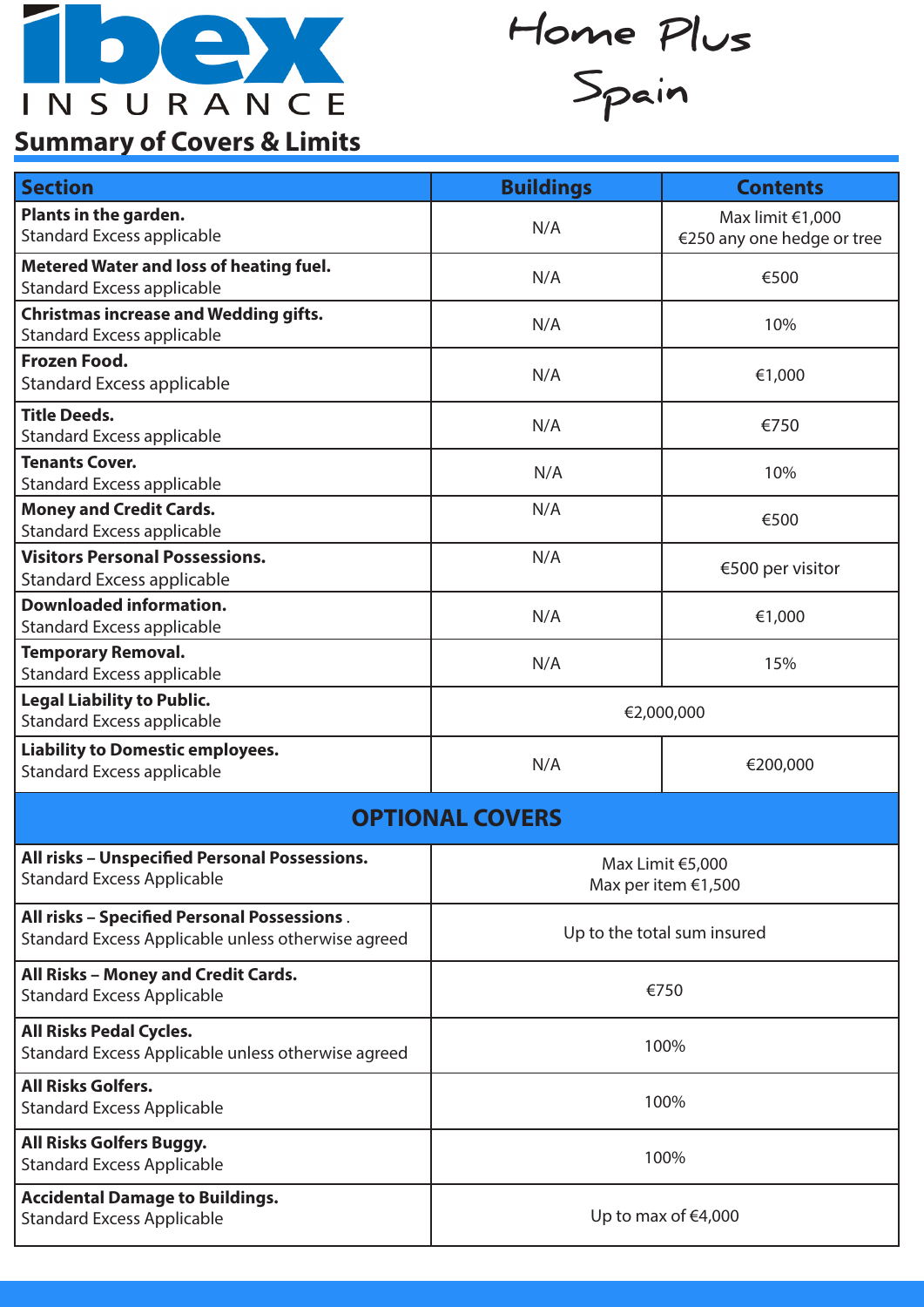

**Home Plus Spain**

| <b>OPTIONAL COVERS</b>                                                             |                                                                                                                                                                                         |  |
|------------------------------------------------------------------------------------|-----------------------------------------------------------------------------------------------------------------------------------------------------------------------------------------|--|
| <b>Accidental Damage to Contents.</b><br><b>Standard Excess Applicable</b>         | 100%<br>€1,500 in respect of porcelain china, glass and<br>other articles of a brittle nature                                                                                           |  |
| <b>Contents at University</b><br><b>Standard Excess Applicable</b>                 | Up to a max of $\epsilon$ 2,000                                                                                                                                                         |  |
| <b>Emergency Travel.</b><br><b>Standard Excess Applicable</b>                      | €3,000                                                                                                                                                                                  |  |
| <b>Permanent Home Let.</b><br>Up to a max 90 days a year<br>Minimum Excess of €100 | Liability towards tenants included up to $\epsilon$ 2,000,000<br>Accidental Damage is excluded and limited to fixed glass,<br>sanitary ware and ceramic hobs only up to €1,000 in total |  |
| <b>Property Owners liability</b><br><b>Standard Excess Applicable</b>              | €2,000,000                                                                                                                                                                              |  |

## **Useful Key words - Terms and Conditions**

#### **Permanent Home**

A Home where the insured normally live, not left unoccupied for more than 30 consecutive days.

#### **Unoccupied**

(i) You and Your family are not living in the main Buildings of Your Home.

(ii) Not attended overnight by You or a member of Your Family or any member of Your domestic employees for thirty (30) consecutive days.

#### **Vacant**

(i) The main Building of Your Home is insufficiently furnished for normal occupation, or (ii) You and Your Family or Occupants have moved out with no intention to return.

#### **Valuables**

Jewellery, watches, furs, items made of gold, silver and other precious metals, pictures and other works of art, including stamp, coin and medal collections all of which belong to You and Your Family.

#### **Accessible**

Windows not exceeding three (3) metres from ground level and accessible from any adjoining balconies, terraces and or walls.

#### **MSR – Minimum Security clause for Homes (this may vary on the type of property to be insured please refer to your proposal form and policy schedule).**

This contract of insurance does not cover theft from the private dwelling of the Home unless the undernoted minimum protections are fitted and put into full and effective operation whenever the Home is left unattended, unless Your Document of Insurance has been endorsed stating that minimum security clause is inoperative or that alternative protections have been agreed by us.